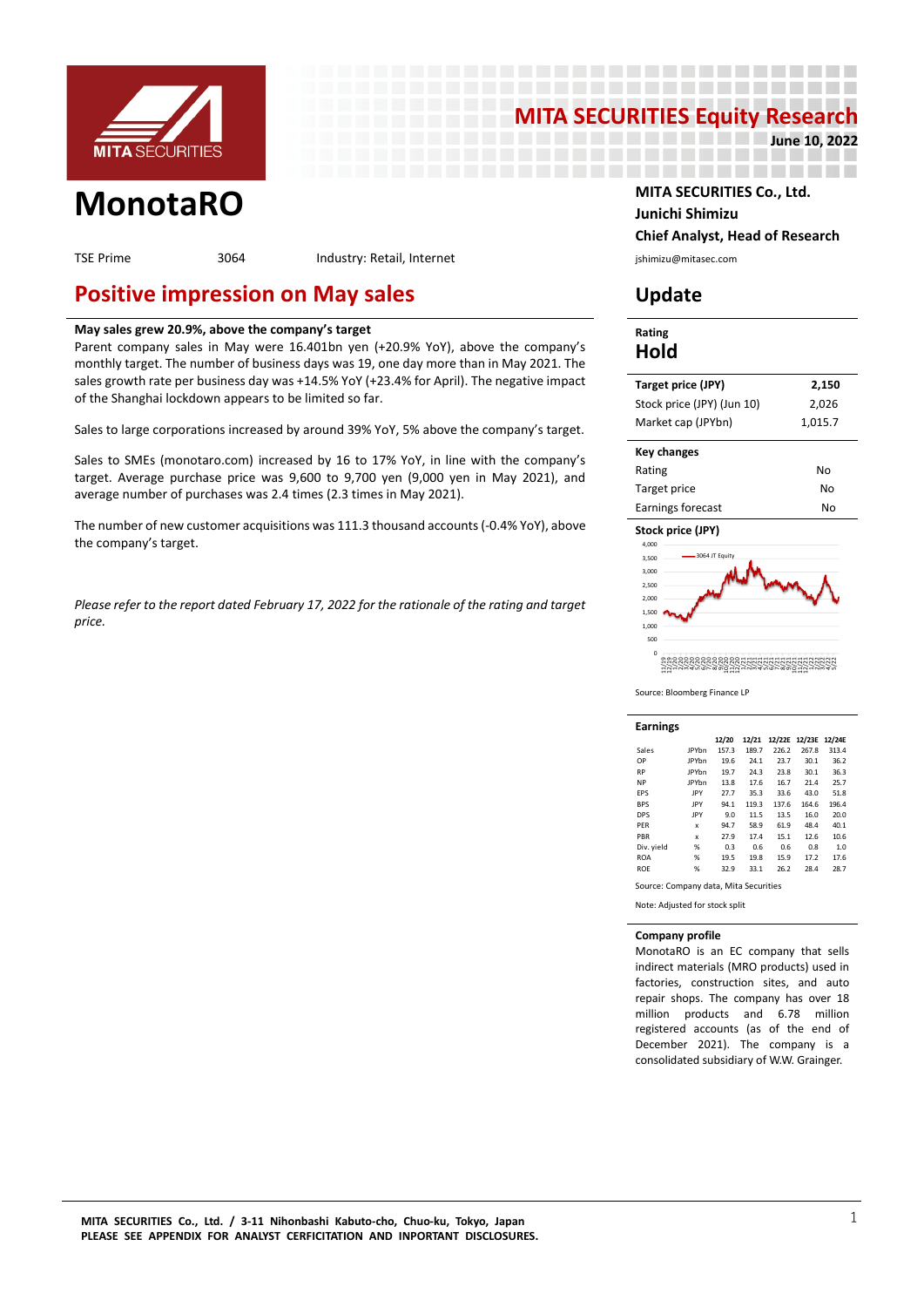

Source: Company data, Mita Securities Note: Consolidated basis Source: Company data, Mita Securities Note: Parent basis

#### **Figure: Parent monthly sales (JPYm) Figure: Parent sales growth (monthly)**



Source: Company data, Mita Securities Note: Parent basis Source: Company data, Mita Securities Note: Parent basis, adjusted for business days

#### **Figure: Parent number of new customers (monthly) Figure: Parent GPM, OPM (quarterly)**



Source: Company data, Mita Securities Note: Parent basis Source: Company data, Mita Securities Source: Company data, Mita Securities

Number of new customers (monthly, '000)





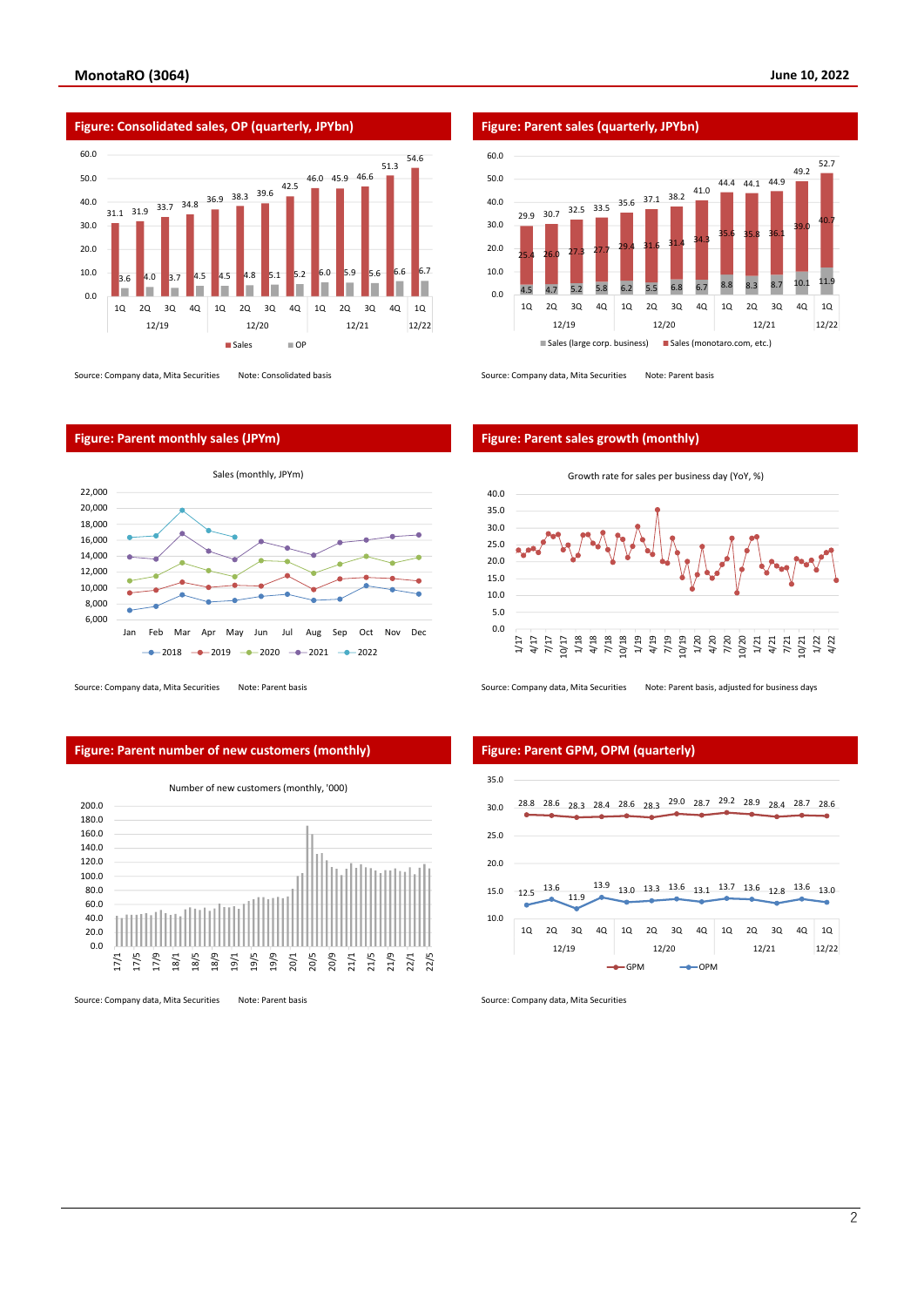#### **Figure: Comparison of valuations for Japanese EC companies**

| Company                  | Ticker | Share price | Mkt cap      | PER       | <b>PFR</b> | PER       | PBR                    | EV/EBITDA | EV/Sales  | <b>ROF</b> | <b>ROF</b> | Sales growth EPS growth EPS growth |           |           | Div Yield | 1M      | 3M      | 1YR     |
|--------------------------|--------|-------------|--------------|-----------|------------|-----------|------------------------|-----------|-----------|------------|------------|------------------------------------|-----------|-----------|-----------|---------|---------|---------|
|                          |        | 9-Jun       | <b>JPYbn</b> | LTM       | Current E  | Next E    | Last                   | Next E    | Next E    | turrent E  | Next E     | Current E                          | Current E | Next E    | Current E | Change  | Change  | Change  |
| <b>ASKULCORP</b>         | 2678   | 1.528       | 149.0        | 17.9      | 16.6       | 15.2      | 2.6                    | 4.7       | 0.2       | 16.0       | 16.4       | 2.9                                | 21.1      | 9.3       | 1.9       | 0.7     | $-7.4$  | $-18.2$ |
| <b>MONOTARO CO LTD</b>   | 3064   | 2.080       | 1.042.7      | 57.3      | 59.7       | 48.3      | 16.8                   | 29.6      | 3.9       | 26.8       | 28.5       | 20.3                               | $-1.3$    | 23.6      | 0.7       | 3.0     | $-14.2$ | $-20.8$ |
| ZOZO INC                 | 3092   | 2.664       | 830.2        | 23.2      | 21.4       | 19.4      | 14.5                   | 12.4      | 4.0       | 56.8       | 47.0       | 10.4                               | 8.4       | 10.3      | 2.3       | $-0.7$  | $-16.1$ | $-28.9$ |
| <b>MERCARI INC</b>       | 4385   | 2.239       | 359.5        | <b>NA</b> | <b>NA</b>  | 966.8     | 9.9                    | 26.3      | 1.7       | $-21.8$    | $-7.3$     | 26.0                               | $-223.9$  | <b>NA</b> | 0.0       | 1.4     | $-28.7$ | $-57.6$ |
| <b>Z HOLDINGS CORP</b>   | 4689   | 440         | 3.341.6      | 43.2      | 34.7       | 25.8      |                        | 9.6       | 2.0       | 3.4        | 4.5        | 6.2                                | 24.3      | 34.6      | 1.3       | 0.8     | $-15.0$ | $-11.9$ |
| <b>RAKUTEN GROUP INC</b> | 4755   | 726         | 1,150.6      | <b>NA</b> | <b>NA</b>  | <b>NA</b> | 1.6                    | <b>NA</b> | <b>NA</b> | $-18.3$    | $-2.2$     | 13.2                               | <b>NA</b> | <b>NA</b> | 0.6       | $-15.0$ | $-21.1$ | $-43.2$ |
| MISUMI GROUP INC         | 9962   | 3,020       | 859.0        | 22.9      | 20.7       | 19.2      | 3.1                    | 9.6       | 1.8       | 14.4       | 13.9       | 2.4                                | 10.5      | 7.8       | 1.2       | 6.1     | $-14.6$ | $-14.0$ |
| Average                  |        |             |              | 32.9      | 30.6       | 182.4     | 74<br>$\overline{1.1}$ | 15.4      | 2.3       | 11.0       | 14.4       | 11.6                               | $-26.8$   | 17.1      | 1.2       | $-0.5$  | $-16.7$ | $-27.5$ |
| Median                   |        |             |              | 23.2      | 21.4       | 22.6      |                        | 11.0      | 1.9       | 14.4       | 13.9       | 10.4                               | 9.5       | 10.3      |           | 0.8     | $-15.0$ | $-20.8$ |

Source: Bloomberg Finance LP data, Mita Securities Note: Forecasts are based on Bloomberg consensus

#### **Figure: Comparison of valuations for overseas EC companies**

| Company                      | Ticker      | Share price | Mkt cap      | PER  | PER       | PER    | PBR  | EV/EBITDA | EV/Sales | ROE        | <b>ROE</b> | Sales growth EPS growth EPS growth |           |        | Div Yield        | 1M     | 3M      | 1YR     |
|------------------------------|-------------|-------------|--------------|------|-----------|--------|------|-----------|----------|------------|------------|------------------------------------|-----------|--------|------------------|--------|---------|---------|
|                              |             | 9-Jun       | <b>USDbn</b> | LTM  | Current E | Next E | Last | Next E    | Next E   | Current E. | Next E     | Current E                          | Current E | Next E | <b>Current E</b> | Change | Change  | Change  |
| AMAZON.COM INC               | AMZN        | 116.15      | 1,181.8      | 66.2 | 58.8      | 31.4   | 8.8  | 13.2      | 2.0      | 7.2        | 16.1       | 5.9                                | $-44.7$   | 87.0   | 0.0              | 6.8    | $-16.6$ | $-29.2$ |
| ALIBABA GROUP HOLDING-SP ADR | BABA        | 109.90      | 297.9        | 15.3 | 15.0      | 12.4   |      | 8.2       | 1.5      | 10.3       | 10.6       | 3.6                                | $-6.8$    | 20.6   | 0.0              | 29.5   | 8.9     | $-48.5$ |
| <b>EBAY INC</b>              | EBAY        | 46.69       | 26.1         | 12.4 | 11.7      | 10.7   | 3.8  | 8.1       | 2.8      | 6.6        | 32.7       | $-11.2$                            | $-0.6$    | 9.0    | 1.9              | $-5.2$ | $-12.0$ | $-29.2$ |
| JD.COM INC-ADR               | JD          | 61.40       | 95.9         | 89.3 | 39.4      | 26.5   |      | 17.0      | 0.4      | 3.6        |            | 3.6                                | 94.0      | 48.8   | 0.3              | 23.3   | 0.9     | $-13.3$ |
| VIPSHOP HOLDINGS LTD - ADR   | <b>VIPS</b> | 10.37       | 6.8          | 10.3 | 8.8       | 7.9    | 1.4  | 4.5       | 0.3      | 12.7       | 12.8       | $-23.0$                            | $-8.7$    | 10.4   | 0.0              | 48.8   | 30.1    | $-53.4$ |
| Average                      |             |             |              | 38.7 | 26.7      | 17.8   | 3.8  | 10.2      | 1.4      | 8.1        | 15.9       | $-4.2$                             | 6.6       | 35.2   | 0.4              | 20.6   | 2.3     | $-34.7$ |
| Median                       |             |             |              | 15.3 | 15.0      | 12.4   |      | 8.2       | 1.5      |            | 12.8       | 3.6                                | $-6.8$    | 20.6   | 0.0              | 23.3   | 0.9     | $-29.2$ |

Source: Bloomberg Finance LP data, Mita Securities Note: Forecasts are based on Bloomberg consensus





Source: Bloomberg Finance LP data, Mita Securities Note: Indexed 100 at the end of 2019 Source: Bloomberg Finance LP data, Mita Securities Note: Indexed 100 at the end of 2019